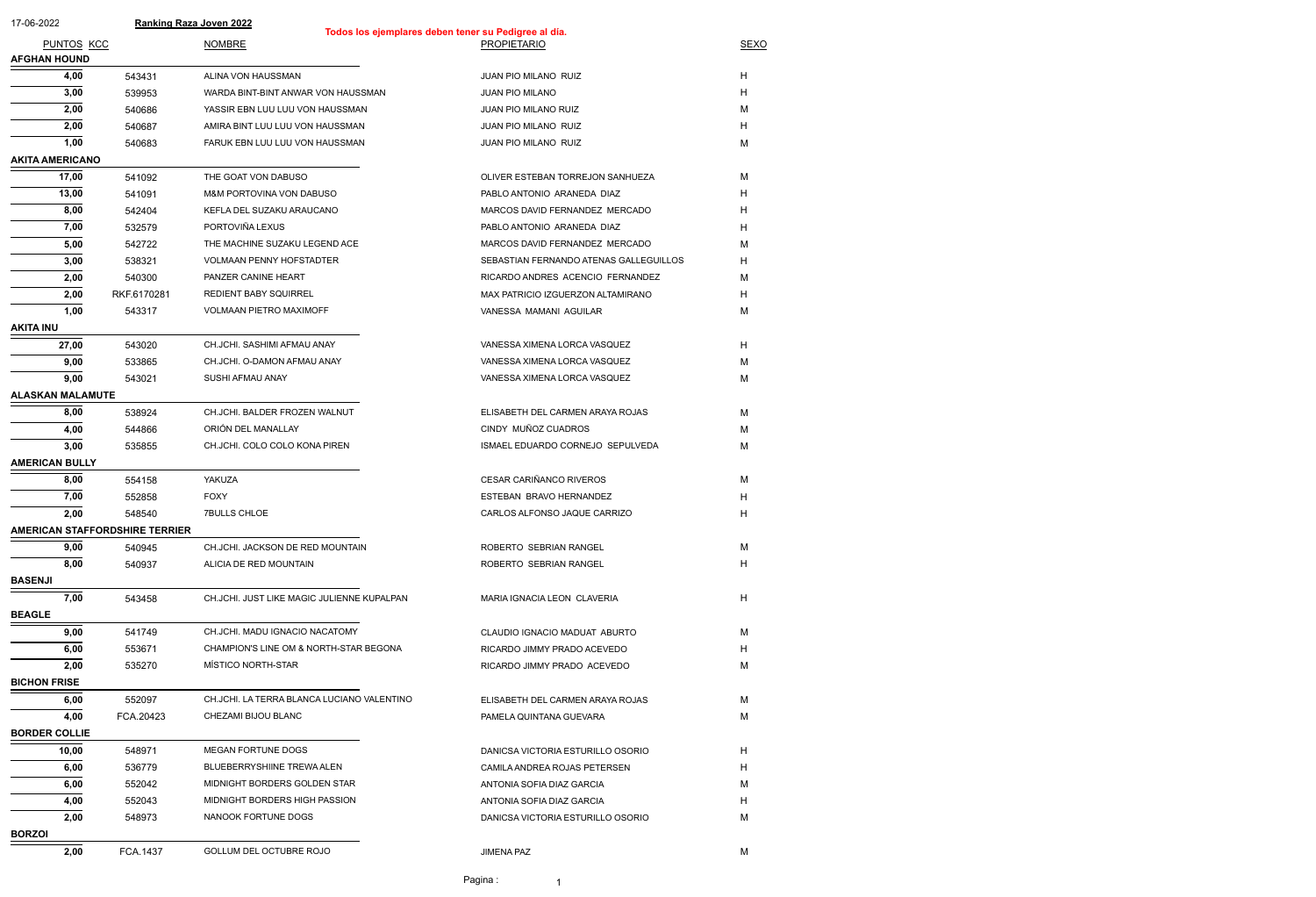| 17-06-2022                   |                 | <b>Ranking Raza Joven 2022</b>             |                                                      |                                    |             |
|------------------------------|-----------------|--------------------------------------------|------------------------------------------------------|------------------------------------|-------------|
| <b>PUNTOS KCC</b>            |                 | <b>NOMBRE</b>                              | Todos los ejemplares deben tener su Pedigree al día. | <b>PROPIETARIO</b>                 | <b>SEXO</b> |
| <b>BOXER</b>                 |                 |                                            |                                                      |                                    |             |
| 11,00                        | 537240          | CH.JCHI. JOREL OCEAN PARADISE              |                                                      | ROBERTO ANDRES MUÑOZ ORELLANA      | M           |
| 6,00                         | 544423          | POLLACKESC ROMA                            |                                                      | EDUARDO LARRAIN GUZMAN             | H           |
| 3,00                         | 533910          | ISSNE DREAM FULFILLER OF MON CHERIE        |                                                      | MARIO ARTURO DI VANNI MONTALBA     | H           |
| 2,00                         | 538794          | FALCÓN ANDES DREAMS                        |                                                      | SERGIO IVAN SALAS LIRA             | M           |
| <b>BOYERO DE BERNA</b>       |                 |                                            |                                                      |                                    |             |
| 22,00                        | 538427          | ALPENCROSS SIRENS                          |                                                      | JAZMIN DURAN BUSTOS                | H           |
| 8,00                         | 535086          | CH.JCHI.MANUEL BOSQUES DE REÑACA           |                                                      | CHRISTINE MICHELLE ROJAS HOPKINS   | M           |
| 4,00                         | 533588          | VON BERG BASTET'S ROSS                     |                                                      | CHRISTIAN RIQUELME DIAZ            | H           |
| 1,00                         | 544115          | POL MONTE CANAI                            |                                                      | JORGE IGNACIO CARREÑO LEGUÍA       | M           |
| <b>BULL TERRIER</b>          |                 |                                            |                                                      |                                    |             |
| 27,00                        | 541995          | CH.JCHI.JARG. DINA DE CANROVA              |                                                      | CARLOS ROJAS VALENZUELA            | H           |
| 16,00                        | 552246          | D-CITY DEVIL'S DEAL                        |                                                      | RUBEN ALEJANDRO ROJAS MANSO        | M           |
| 11,00                        | 541153          | <b>BILLIE JEAN KING BULLS</b>              |                                                      | LUIS ALBERTO BOZO FUENTES          | H           |
| 10,00                        | 544377          | SADI DE CANROVA                            |                                                      | YERKO CHANDIA ACUÑA                | H           |
| 7,00                         | 533967          | <b>BLANCA THE GORFEOUS</b>                 |                                                      | MIGUEL HENRIQUEZ CASTRO            | H           |
| 5,00                         | FCA.22659       | REY DARIO DE CHAMORRO                      |                                                      | ALAN JAVIER GOMEZ                  | M           |
| 4,00                         | 538833          | WHITE HOUSE ALFONZO                        |                                                      | EDUARDO HERNAN MONDACA MONDACA     | M           |
| <b>BULLDOG FRANCES</b>       |                 |                                            |                                                      |                                    |             |
| 25,00                        | 537816          | CH.JCHI. FERTOMBULL PEPITA                 |                                                      | YASMIN HOUDELY JADUE               | H           |
| 19,00                        | 544857          | MIMILOS BARAN HOMERO                       |                                                      | GUILLERMO ADOLFO FUENTES CACERES   | M           |
| 15,00                        | 552347          | MARSEL IZ PALEVYH BULDOGOV                 |                                                      | JOSE EUGENIO ADASME MUÑOZ          | M           |
| 11,00                        | 538806          | CH.JCHI. FERTOMBULL QUIJOTE DE LAS MANCHAS |                                                      | YASMIN HOUDELY JADUE               | M           |
| 7,00                         | 544939          | VON CARYCAR TOM HOLLAND                    |                                                      | CARLOS JOSE SALGADO CAMPOS         | M           |
| 5,00                         | 533320          | CH.JCHI. DIDIEL ANDES CONSTANTINE          |                                                      | MARY DANIELA GACITUA GARRIDO       | M           |
| 5,00                         | FCA.101349      | MALEVA SOLAR D'MORENA - ARGENTINA          |                                                      | YASMIN HOUDELY JADUE               | H           |
| 3,00                         | 548532          | AVIGDORS DZHANSUG                          |                                                      | JORGE FRANCISCO GUZMAN TROCOSO     | M           |
| 2,00                         | 537821          | <b>FERTOMBULL PUQUY</b>                    |                                                      | YASMIN HOUDELY JADUE               | H           |
| <b>BULLDOG INGLES</b>        |                 |                                            |                                                      |                                    |             |
| 33,00                        | KCP-RD-03651/21 | ZLATAN IBRAHIVOMIO TONY BURS BULLS         |                                                      | BRUSS ANTHONY TAPIA DELGADO        | M           |
| 19,00                        | 543044          | CH.JCHI.INT.GUA. ANZA BULL'S ROUGE         |                                                      | MATIAS ORTEGA NUÑEZ                | H           |
| 6,00                         | 536643          | <b>BUZZ FUENTSAND BULLS</b>                |                                                      | JOSE VASCO FUENTES CONTRERAS       | M           |
| 6,00                         | 540652          | HURRICANE VALFERBULL                       |                                                      | NIBALDO GRANADINO MENJIBAS         | M           |
| 6,00                         | 543459          | FACE TO LOVE MUNI                          |                                                      | FRANCISCO GUZMAN NEIRA             | M           |
| 2,00                         | 543460          | FACE TO LOVE LINDA                         |                                                      | FRANCISCO GUZMAN NEIRA             | H           |
| <b>BULLMASTIFF</b>           |                 |                                            |                                                      |                                    |             |
| 8,00                         | 553281          | CH.JCHI. HIGHWAY TO HELL DE PEÑAMELLERA    |                                                      | YASMIN HOUDELY JADUE               | M           |
| 4,00                         | 533903          | DI MONTOGGIO HOPE                          |                                                      | BARBARA TRUCCO MINAGLIA            | H           |
| 4,00                         | LOE.2576800     | HIGHWAY TO HELL DE PEÑAMELLERA             |                                                      | YASMIN HOUDELY JADUE               | M           |
| 2,00                         | 541991          | COPPER BULLS RAPTOR                        |                                                      | ANDRES ELIAS JIMENEZ OPAZO         | M           |
| 2,00                         | 545579          | MAFALDA LE PETIT HAUT                      |                                                      | FRANCOISE MANGEL HOWARD            | H           |
| <b>CANE CORSO</b>            |                 |                                            |                                                      |                                    |             |
| 16,00                        | 541368          | CH.JCHI. CLUBBER LANG CASA DE MASTINES     |                                                      | MARIA VALESKA DIAZ REYES           | M           |
| 9,00                         | 534932          | CH.JCHI. MARCELL MOUNT DE EUZKADI          |                                                      | GINO ALESSANDRO BALDOVINO URRIZOLA | M           |
| 4,00                         | 541370          | MARLA CASA DE MASTINES                     |                                                      | ENRIQUE ACOSTA VARGAS              | H           |
| <b>CAVALIER KING CHARLES</b> |                 |                                            |                                                      |                                    |             |
| 6,00                         | 551782          | CH.JCHI, SOLO AMO GORTENZIYA ANNABEL       |                                                      | ANASTASIA ANDROSENKO               | H           |
| <b>CHIHUAHUA PELO CORTO</b>  |                 |                                            |                                                      |                                    |             |

Pagina : 2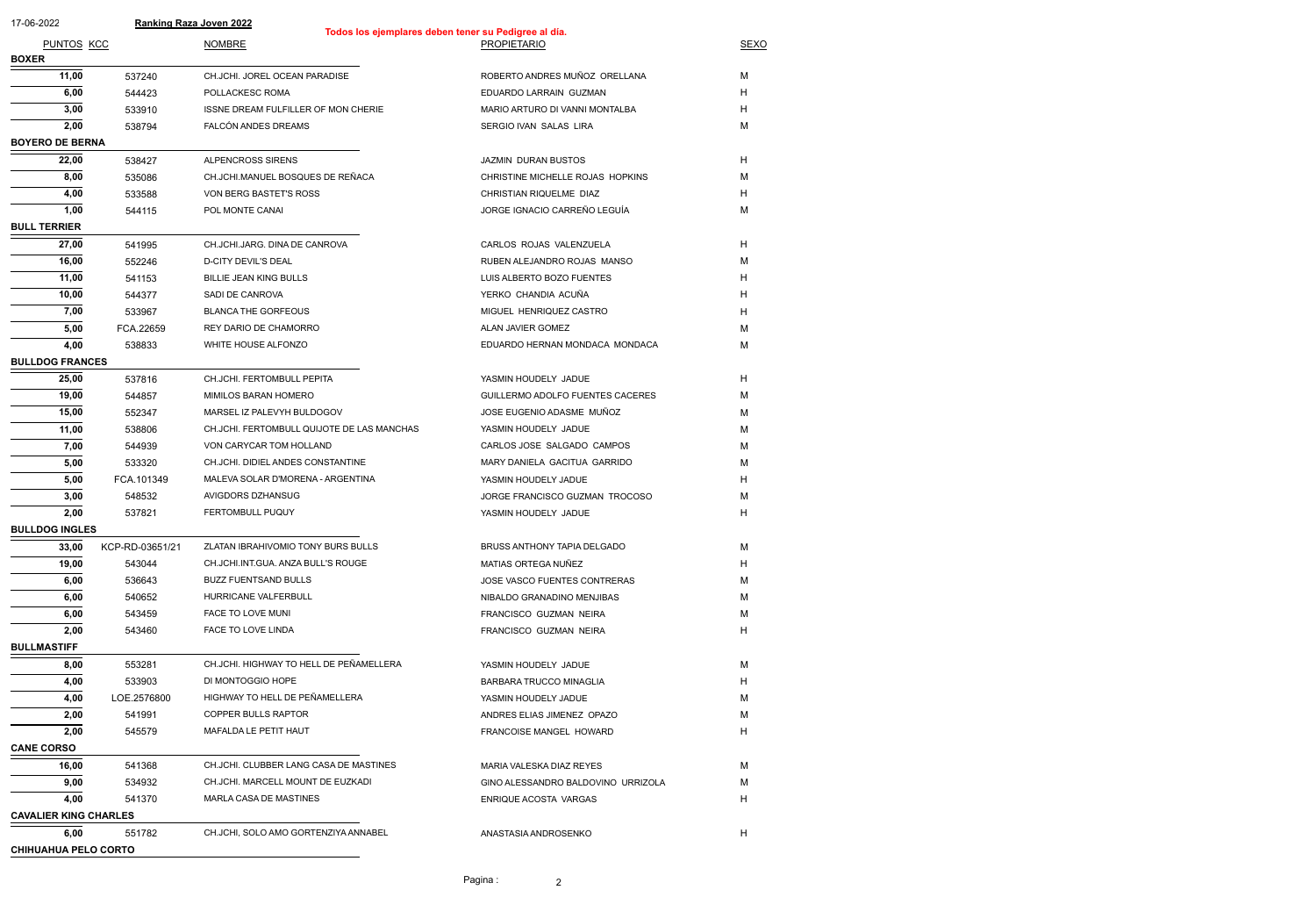| 17-06-2022                      |                                       | <b>Ranking Raza Joven 2022</b>    | Todos los ejemplares deben tener su Pedigree al día. |             |  |  |  |
|---------------------------------|---------------------------------------|-----------------------------------|------------------------------------------------------|-------------|--|--|--|
| <b>PUNTOS KCC</b>               |                                       | <b>NOMBRE</b>                     | <b>PROPIETARIO</b>                                   | <b>SEXO</b> |  |  |  |
| 6,00                            | 541165                                | WILD RUMBLE IT'S DIVINE           | JOSE GREGORIO HERNANDEZ SANTANDER                    | H           |  |  |  |
| 1,00                            | 537485                                | CASSIUS DEL DONO DI MARIA         | OSCAR PAOLO GONZALEZ MEDINA                          | M           |  |  |  |
| <b>CHIHUAHUA PELO LARGO</b>     |                                       |                                   |                                                      |             |  |  |  |
| 3,00                            | 536999                                | OLD GLAM HOLLYWOOD VON PERUCHI    | DIEGO DIAZ QUIROZ                                    | M           |  |  |  |
| <b>COCKER SPANIEL AMERICANO</b> |                                       |                                   |                                                      |             |  |  |  |
| 8,00                            | RG/SPB/21/00002                       | LITTLE WORLD DOG'S LENON          | DANIELA RAMOS BUENO                                  | M           |  |  |  |
| 4,00                            | 545518                                | GIOGIA DELL' COILLE MARIA BELEN   | JUAN PIO MILANO RUIZ                                 | H           |  |  |  |
| 1,00                            | 545520                                | GIOGIA DELL'COILLE MARIA PIEDAD   | FELIPE ANTINAO AGUILERA                              | H           |  |  |  |
| <b>COCKER SPANIEL INGLES</b>    |                                       |                                   |                                                      |             |  |  |  |
| 3,00                            | KCP-RD-03640/21                       | OLENKA CARRANZAS                  | JUAN ANTONIO CARRANZA ZEGARRA                        | H           |  |  |  |
|                                 | <b>DACHSHUND MINIATURA PELO CORTO</b> |                                   |                                                      |             |  |  |  |
| 6,00                            | 542052                                | JUANITA PRICE CHAMPESTRE          | JORGE IGNACIO CARREÑO LEGUÍA                         | H.          |  |  |  |
|                                 |                                       |                                   |                                                      | H.          |  |  |  |
| 5,00                            | 552147                                | CH.JCHI. CARLINA CHEKY'S HOJANMIT | JOSE ALEJANDRO VILCHE CASTRO                         |             |  |  |  |
|                                 | DACHSHUND MINIATURA PELO DURO         |                                   |                                                      |             |  |  |  |
| 13,00                           | 546371                                | <b>INAMORATA CENERENTOLAPL</b>    | MARCELO MUÑOZ FLORES                                 | H.          |  |  |  |
| 6,00                            | 542307                                | LAIN VON BILLOW                   | JOSE ALEJANDRO VILCHE CASTRO                         | M           |  |  |  |
| 2,00                            | 542304                                | <b>L-RUTH VON BILLOW</b>          | DANIEL SCHUEFTAN TAPIA                               | H           |  |  |  |
|                                 | DACHSHUND MINIATURA PELO LARGO        |                                   |                                                      |             |  |  |  |
| 8,00                            | 544311                                | CH.JCHI. LITTL FUT OUR DREAM      | CONSTANZA NICOL ROMAN MORA                           | M           |  |  |  |
| 2,00                            | 541234                                | GIA DE CASA LAGO                  | JAVIER LAGOMARSINO THOMSEN                           | H           |  |  |  |
| <b>DOBERMANN</b>                |                                       |                                   |                                                      |             |  |  |  |
| 9,00                            | 535903                                | TORUK NOTCH ROCK STONE            | ALBERTO SANTIAGO ESTAY NAVARRETE                     | M           |  |  |  |
| 5,00                            | 542361                                | TREWA KÜMELKAN ODETTA             | RAMIRO ABRAHAM AHUMADA ROSEN                         | H.          |  |  |  |
| 2,00                            | 531665                                | CH.JCHI. SELK' NAM'S MURRAY STAR  | RENATO MANUEL DIAZ VIÑUELA                           | M           |  |  |  |
|                                 | DOGO ALEMAN ARLEQUIN, NEGRO, BOSTON   |                                   |                                                      |             |  |  |  |
| 4,00                            | 554084                                | ENNIO WITH RED RIBBON             | CRISTHIAN ANDRES CARRERA PEREZ                       | M           |  |  |  |
| 3,00                            | 541948                                | RUNA DE LA ISLA DE AVALON         | JESSICA DAYHANA RIQUELME ESCARATE                    | H.          |  |  |  |
| <b>DOGO ALEMAN AZUL</b>         |                                       |                                   |                                                      |             |  |  |  |
| 1,00                            | 536731                                | EROS DAL FIUME CHILE              | LORENA LOPEZ ECHEVERRRRIA                            | M           |  |  |  |
| <b>DOGO ARGENTINO</b>           |                                       |                                   |                                                      |             |  |  |  |
| 6,00                            | 541984                                | CH.JCHI. CHANEL DEL ATAQUE BLANCO | JUAN ALVARO PEREZ SALAZAR                            | H.          |  |  |  |
| 5,00                            | FCA.49275                             | CACIQUE ALKAZAR KIMBAL            | JUAN DANIEL VRIZUELA                                 | M           |  |  |  |
| <b>DOGO DE BURDEOS</b>          |                                       |                                   |                                                      |             |  |  |  |
| 18,00                           | 544343                                | CH.JCHI. FLORY TORBJORN           | ALEJANDRO ALFREDO RIFFO AEDO                         | H.          |  |  |  |
| 6,00                            | 553721                                | TUNDRA DE ESCOCANES               | PABLO ENRIQUE VEAS SEPULVEDA                         | H.          |  |  |  |
| 1,00                            | 553911                                | RILIAN RED BEAUTY BORDEAUX        | ALEJANDRO ALFREDO RIFFO AEDO                         | M           |  |  |  |
| <b>FILA BRASILERO</b>           |                                       |                                   |                                                      |             |  |  |  |
| 5,00                            | 540038                                | HUGO COSTA DO SUR CHILE           | LORENA PATRICIA DEL PINO PINOCHET                    | М           |  |  |  |
| 2,00                            | 540036                                | ZHOE COSTA DO SUR CHILE           | LORENA PATRICIA DEL PINO PINOCHET                    | H           |  |  |  |
| <b>FOX TERRIER WIRE HAIR</b>    |                                       |                                   |                                                      |             |  |  |  |
| 8,00                            | 541212                                | CH.JCHI. X-MEN OF MON CHERIE      | MARIO ARTURO DI VANNI MONTALBA                       | M           |  |  |  |
| 2,00                            | 542709                                | THANOS OF MON CHERIE              | MARIO ARTURO DI VANNI MONTALBA                       | M           |  |  |  |
| <b>GOLDEN RETRIEVER</b>         |                                       |                                   |                                                      |             |  |  |  |
| 8,00                            | 542801                                | MADISON OF GOLDEN ELUNEY          | ALDO ABNER CASTRO LOPEZ                              | H.          |  |  |  |
| 8,00                            | FCA.62443                             | RUFINO DE ARERUNGUA               | <b>JOSE MARIA MATTOS</b>                             | м           |  |  |  |
| 6,00                            | 539244                                | CHILESTOLZ TYSON KIDD             | RODRIGO ANTONIO SANTILLAN VILLALOBOS                 | M           |  |  |  |
| 4,00                            | FCA.62230                             | SKY GOLD SHERLOCK                 | DANITZA TELLO FABIA                                  | н           |  |  |  |
|                                 |                                       |                                   |                                                      |             |  |  |  |
|                                 | <b>GRAN BOYERO SUIZO</b>              |                                   |                                                      |             |  |  |  |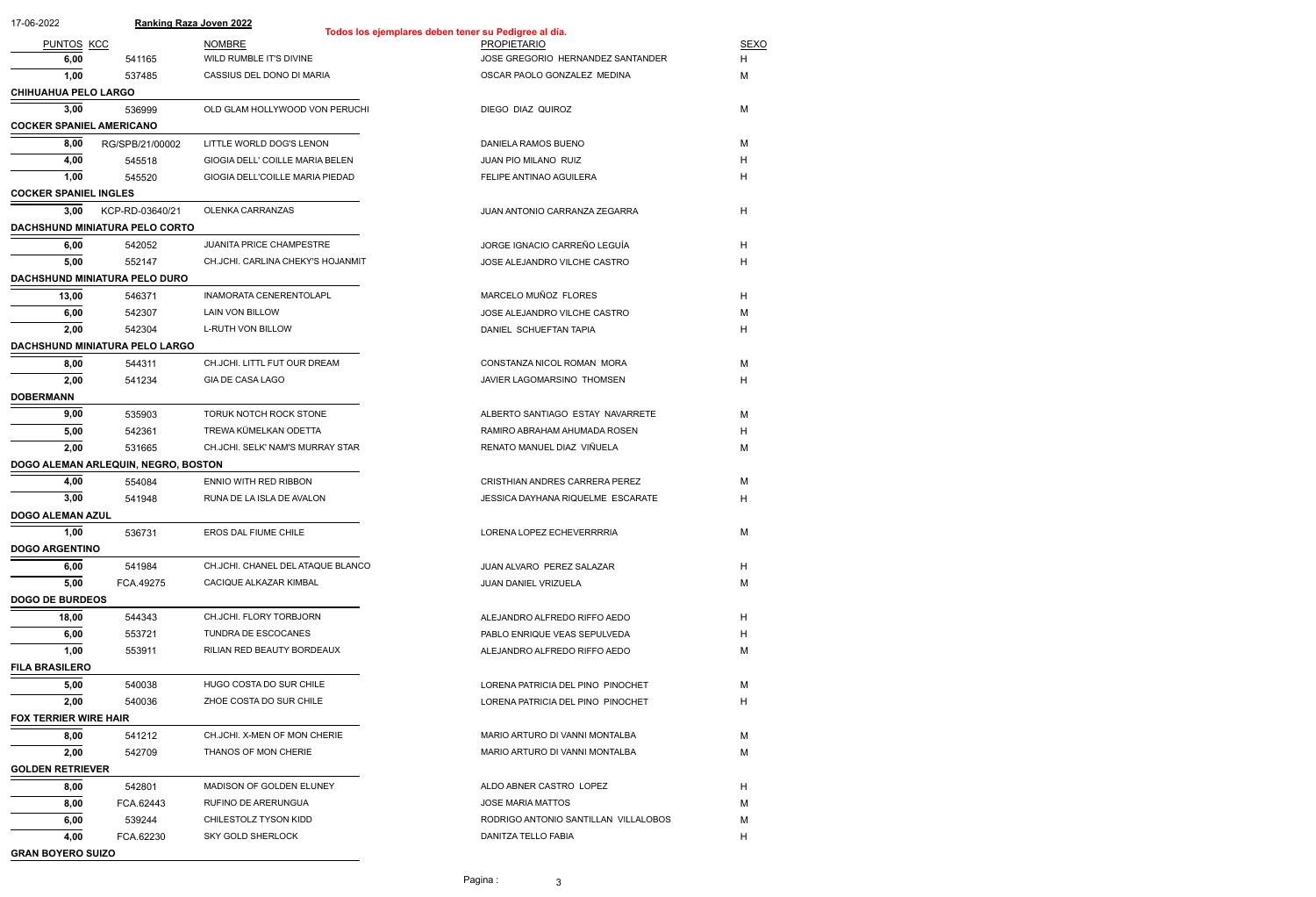| 17-06-2022                    |                            | <b>Ranking Raza Joven 2022</b><br>Todos los ejemplares deben tener su Pedigree al día. |                                      |             |  |  |  |
|-------------------------------|----------------------------|----------------------------------------------------------------------------------------|--------------------------------------|-------------|--|--|--|
| <b>PUNTOS KCC</b>             |                            | <b>NOMBRE</b>                                                                          | <b>PROPIETARIO</b>                   | <b>SEXO</b> |  |  |  |
| 5,00                          | 541784                     | <b>IGNIS GRAND 'HUND</b>                                                               | EDUARDO FELIPE CASTRO NALLAR         | М           |  |  |  |
| 2,00                          | 541785                     | AERO GRAND 'HUND                                                                       | MACARENA ARANGUA.                    | M           |  |  |  |
| <b>IRISH WOLFHOUND</b>        |                            |                                                                                        |                                      |             |  |  |  |
| 5,00                          | 543244                     | CH.JCHI. MR DARCY DE LA FLOWER                                                         | MARIA EUGENIA CORVALAN VELIZ         | M           |  |  |  |
| <b>JACK RUSSELL TERRIER</b>   |                            |                                                                                        |                                      |             |  |  |  |
| 9,00                          | 553261                     | CH.JPER. ALGRAFS WENDY                                                                 | FERNANDO REEVE DE SANHUEZA           | H           |  |  |  |
| 7,00                          | FCA.6622                   | ZESTY ZESTY ZESTY ELEERRE                                                              | <b>LAURA ROSENTAL</b>                | M           |  |  |  |
| 6,00                          | 547941                     | CH.JRUS.JRKF. MOYA BRITANIYA ORSINO                                                    | FERNANDO REEVE DE SANHUEZA           | M           |  |  |  |
| 3,00                          | 543598                     | NALA REEVE-HASTINGS                                                                    | JUAN ESTEBAN MARTINEZ JARPA          | Н           |  |  |  |
| KURZHAAR (BRACO ALEMAN)       |                            |                                                                                        |                                      |             |  |  |  |
| 7,00                          | 543344                     | CH.JCHI. PAGU MAILEN ELUNEY 2021 DO BALACO BRACO                                       | ALDO ABNER CASTRO LOPEZ              | H           |  |  |  |
| 3,00                          | 539563                     | AUTANA'S BLUE DEL VENDAVAL CHILE                                                       | HELMIS VILLALBA GUEVARA              | H           |  |  |  |
| <b>LABRADOR RETRIEVER</b>     |                            |                                                                                        |                                      |             |  |  |  |
| 15,00                         | 537893                     | DUBROVNIK'S NUTELLA                                                                    | MARIA LORENA LASNIBAT REHBEIN        | H           |  |  |  |
| 8,00                          | 536801                     | DUBROVNIK'S TOM                                                                        | JUAN PIO MILANO RUIZ                 | M           |  |  |  |
| 6,00                          | 533738                     | EMILY THE BLACK STAR DE G'BAU                                                          | MARCELA BAUDET GONZALEZ              | Н           |  |  |  |
| <b>MALTES</b>                 |                            |                                                                                        |                                      |             |  |  |  |
| 5,00                          | 538023                     | CHILESTOLZ BLUE MARINA                                                                 | RODRIGO ANTONIO SANTILLAN VILLALOBOS | H           |  |  |  |
| 3,00                          | FCA.22078                  | EROS DE QUINCE REINAS                                                                  | <b>OSVALDO GATTI</b>                 | M           |  |  |  |
| 2,00                          | 532094                     | CHILESTOLZ K-POP VIOLETT                                                               | RODRIGO ANTONIO SANTILLAN VILLALOBOS | H           |  |  |  |
| 2,00                          | 538025                     | CHILESTOLZ LIILY LE-CLAIRE                                                             | RODRIGO ANTONIO SANTILLAN VILLALOBOS | Н           |  |  |  |
| <b>MASTIN NAPOLITANO</b>      |                            |                                                                                        |                                      |             |  |  |  |
| 7,00                          | FCA.9927                   | DIEGO CANEM MAGNUM                                                                     | <b>CLAUDIO VIGANO</b>                | M           |  |  |  |
| 5,00                          | 538690                     | SYN FIBONACCI UNICA                                                                    | PABLO FRANCISCO CATENACCI CISTERNAS  | H           |  |  |  |
| <b>PAPILLON</b>               |                            |                                                                                        |                                      |             |  |  |  |
| 2,00                          | 547376                     | KATRINE DE CAPELLA'STAR                                                                | ANTONIA SOFIA DIAZ GARCIA            | H           |  |  |  |
| <b>PARSON RUSSELL TERRIER</b> |                            |                                                                                        |                                      |             |  |  |  |
| 1,00                          | 551910                     | DZIERLATKA MYSIA ZAGLADA                                                               | AMPARO GARCIA FIGARI                 | H           |  |  |  |
| <b>PASTOR ALEMAN</b>          |                            |                                                                                        |                                      |             |  |  |  |
| 5,00                          | 545154                     | KISSY VON STOLZ NORDICHER                                                              | GONZALO ALVAREZ MARTINEZ             | H           |  |  |  |
| 4,00                          | 545155                     | CH.JCHI. ICON VON STOLZ NORDICHER                                                      | <b>GONZALO ALVAREZ MARTINEZ</b>      | M           |  |  |  |
| PASTOR ALEMAN PELO LARGO      |                            |                                                                                        |                                      |             |  |  |  |
| 3,00                          | 545359                     | SIBIRLAND'S APIS                                                                       | CRISTIAN ARREDONDO ZELADA            | H           |  |  |  |
| PASTOR AUSTRALIANO            |                            |                                                                                        |                                      |             |  |  |  |
| 28,00                         | 550524                     | CH.JCHI. MAGNAT IZ DOMA KOROLEVOI                                                      | CLAUDIA STOCKEBRAND SANDOVAL         | M           |  |  |  |
| 8,00                          | LOE.2562779                | VILLANYDA MUSIC ISLAND                                                                 | AILEN BETANIA DRI MARAVIGLIA         | M           |  |  |  |
| 7,00                          | 536816                     | CASTLESHEPS SHE LOVES YOU                                                              | DANIELA CASTILLO STRACHE             | Н           |  |  |  |
| 6,00                          | 550523                     | MIDNI RAO IZ DOMA KOROLEVOI                                                            | MELISA FERNANDA BUSTAMANTE PUEBLA    | H           |  |  |  |
| 5,00                          | 540920                     | CENTRAL VALLEY COCOA                                                                   | <b>KAREN SUBELMAN</b>                | Н           |  |  |  |
| 5,00                          | <b>FCA.468</b>             | ANASTASIA BAMBA A DREAM - ARGENTINA                                                    | AILEN BETANIA MARAVIGLIA DRI         | Н           |  |  |  |
| PASTOR BELGA GROENENDAEL      |                            |                                                                                        |                                      |             |  |  |  |
| 10,00                         | 539383                     | HÜRREM SULTAN DIAMONDS                                                                 | ALAN SANTIBAÑEZ SEPULVEDA            | H           |  |  |  |
| 3,00                          | 543279                     | SIBIRLAND'S MULUNGU                                                                    | CRISTIAN ARREDONDO ZELADA            | Н           |  |  |  |
|                               | <b>PASTOR BLANCO SUIZO</b> |                                                                                        |                                      |             |  |  |  |
| 6,00                          | 539143                     | CH.JCHI. VICTOR DE LA CONDESA DEL ALBA                                                 | JISELLA ANGELICA CONTRERAS OLIVARES  | M           |  |  |  |
| PASTOR MINIATURA AMERICANO    |                            |                                                                                        |                                      |             |  |  |  |
| 2,00                          | 552907                     | <b>BLUE ELK'S ARAGON</b>                                                               | JISELLA ANGELICA CONTRERAS OLIVARES  | M           |  |  |  |
| 1,00                          | 543546                     | ALPHA-OMEGA MIDNIGHT CONFESSIONS                                                       | <b>HEDY KREOGER GOMEZ</b>            | M           |  |  |  |
|                               |                            |                                                                                        |                                      |             |  |  |  |

Pagina : 4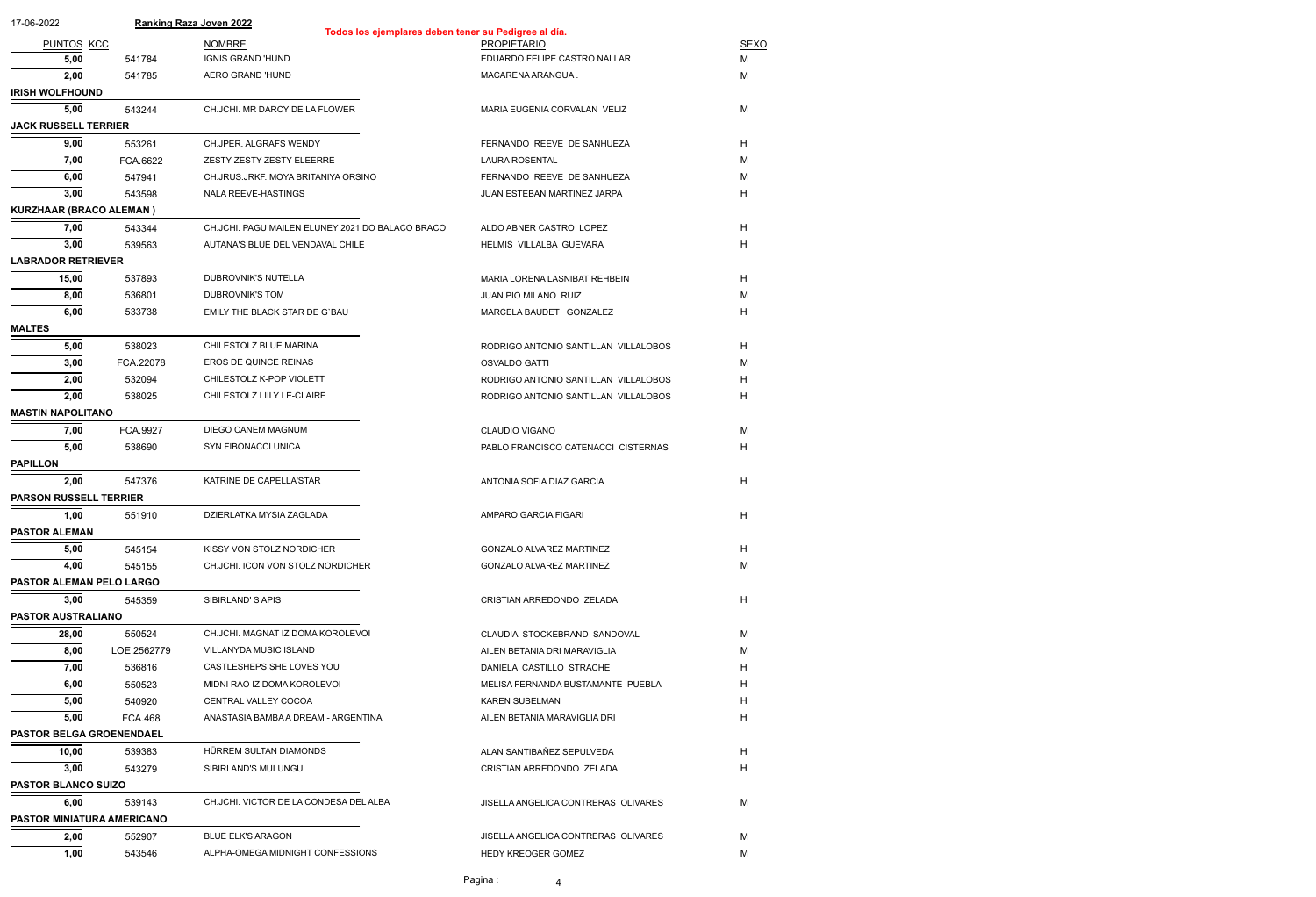| 17-06-2022                        |                                           | <b>Ranking Raza Joven 2022</b>     | Todos los ejemplares deben tener su Pedigree al día. |                           |
|-----------------------------------|-------------------------------------------|------------------------------------|------------------------------------------------------|---------------------------|
| PUNTOS KCC                        |                                           | <b>NOMBRE</b>                      | <b>PROPIETARIO</b>                                   | <b>SEXO</b>               |
|                                   | PEQUEÑO BASSET GRIFÓN VANDEANO            |                                    |                                                      |                           |
| 7,00                              | <b>FCA.149</b>                            | CH.JCHI. NATALIO DEL CAVE CANEM    | CLAUDIO QUINTANILLA LIZAMA                           | M                         |
|                                   | PERRO LOBO MEXICANO (CALUPOH)             |                                    |                                                      |                           |
| 3,00                              | 543631                                    | CARMILA DEMONA'S HELLHOUNDS        | CLAUDIA ALEXANDRA MENESES FIGUEROA                   | H                         |
| PERRO-LOBO CHECOSLOVACO           |                                           |                                    |                                                      |                           |
| 2,00                              | 542671                                    | <b>LIBUSE SENCIA BRAVA</b>         | NANCY FRANCISCA BRAVO MUÑOZ                          | H                         |
| <b>PINSCHER MINIATURA</b>         |                                           |                                    |                                                      |                           |
| 5,00                              | 551993                                    | STILNAYA LINIYA ESAUL              | RENATO MANUEL DIAZ VIÑUELA                           |                           |
|                                   |                                           | SELK' NAM'S FLORA STAR             |                                                      | M                         |
| 3,00                              | 539343                                    |                                    | RENATO MANUEL DIAZ VIÑUELA                           | H                         |
| 3,00                              | 544850                                    | SELK' NAM'S HOLLY STAR             | RENATO MANUEL DIAZ VIÑUELA                           | H                         |
| 2,00                              | 531291                                    | SELK' NAM'S ZAFIRO UNIQUE          | RENATO MANUEL DIAZ VIÑUELA                           | Н                         |
| <b>POINTER</b>                    |                                           |                                    |                                                      |                           |
| 3,00                              | LER.29521                                 | SPIRIT DE BORQUIZ HOUSE            | CECILIA PRADO RODRIGUEZ                              | M                         |
| <b>POMERANIA</b>                  |                                           |                                    |                                                      |                           |
| 13,00                             | 540232                                    | CH.JCHI. JACOB DON SEBASTIAN       | <b>GLORIA RAMOS AHUMADA</b>                          | M                         |
| 6,00                              | 543449                                    | ODIN MASCOPOLITAN                  | DAVID INOSTROZA CARREÑO                              | м                         |
| 4,00                              | 539797                                    | LEXUS GOLD DE AMY                  | <b>GLORIA RAMOS AHUMADA</b>                          | H                         |
| POODLE STANDARD BLANCO            |                                           |                                    |                                                      |                           |
| 3,00                              | KCP-RD-01033/21                           | EL YOC DORO                        | SMITH ROBBEN SILUPU ALBORNOZ                         | M                         |
| <b>POODLE STANDARD NEGRO</b>      |                                           |                                    |                                                      |                           |
| 4,00                              | 540642                                    | GIOGIA DELL' COILLE URIEL          | JUAN PIO MILANO RUIZ                                 | H                         |
| POODLE TOY                        |                                           |                                    |                                                      |                           |
| 7,00                              | 534494                                    | CH.JCHI. ARETHA OF MON CHERIE      | MARIO ARTURO DI VANNI MONTALBA                       | H                         |
| <b>PUG</b>                        |                                           |                                    |                                                      |                           |
| 9,00                              | FCA.22552                                 | LUPIN VAN STRATE'S HOND            | <b>FRANCO ROGGERO</b>                                | M                         |
| 6,00                              | 536615                                    | ANNABELLA VON KUNSFER              | MONICA KUNSTMANN FERRETTI                            | H                         |
| <b>ROTTWEILER</b>                 |                                           |                                    |                                                      |                           |
| 26,00                             | 534631                                    | CH.JCHI. PRADA VON WOHRMS HAUS     | DEBORAH LEWIN HERMOSILLA                             | H                         |
| 20,00                             | 548545                                    | <b>GARI BLACK ALLUSION</b>         | FERNANDO ANTOLIN SKVIRSKY TOLEDO                     | M                         |
| 7,00                              | 536193                                    | AKAN VON GROB SCHADEL              | <b>OSCAR BASTIAS TAPIA</b>                           | м                         |
| 6,00                              | 549436                                    | TK'S OPTIMUS PRIME                 | FERNANDO ANTOLIN SKVIRSKY TOLEDO                     | м                         |
| 5,00                              | 534371                                    | <b>ISIS DEL EBENECER</b>           | MARIO FRANCISCO ORELLANA PAREDES                     | H                         |
| 3,00                              |                                           | EMY DINGO VON EDEL BLUT            | PATRICIO A. ACEVEDO ALBORNOZ                         | H                         |
| <b>SAN BERNARDO PELO LARGO</b>    | FCA.66474                                 |                                    |                                                      |                           |
|                                   |                                           |                                    |                                                      |                           |
| 8,00                              | 541281                                    | ROCCO DE LIALCAN                   | <b>GONZALO ALVAREZ MARTINEZ</b>                      | M                         |
| 3,00                              | FCA.8553                                  | FLORENCE ANA ASLAN SAINT VALLEY    | <b>SUSANA LIDIA BARCE</b>                            | H                         |
| <b>SCHNAUZER GIGANTE NEGRO</b>    |                                           |                                    |                                                      |                           |
| 5,00                              | 549657                                    | MISTER PACHINO DE BARBA NEGRA      | CAROLINA HAUYON GUAJARDO                             | M                         |
|                                   | <b>SCHNAUZER MINIATURA SAL Y PIMIENTA</b> |                                    |                                                      |                           |
| 7,00                              | 541680                                    | <b>MANHATTAN DEL ARRULLO</b>       | CRISTIAN SANDOVAL VALENZUELA                         | M                         |
| 7,00                              | 541684                                    | CAIPIRIÑA DEL ARRULLO              | CRISTIAN SANDOVAL VALENZUELA                         | H                         |
| 4,00                              | FCA.45508                                 | <b>BIG BEN'S LINDT</b>             | NATALIA CECILIA MARENDA                              | M                         |
| 3,00                              | 541685                                    | <b>MARTINI DEL ARRULLO</b>         | YONATAN ARIAS LOPEZ                                  | H                         |
| <b>SCHNAUZER MINIATURA BLANCO</b> |                                           |                                    |                                                      |                           |
| 9,00                              | 545051                                    | CH.JCHI. NEMESIS WT BARTIGE HUNDE  | MOMBERG REBOLLEDO                                    | H                         |
| 1,00                              | 533626                                    | YANCO PRÍNCIPE DE CHILE OF BRENSER | SERGIO MANUEL PARDO NORAMBUENA                       | М                         |
| <b>SCHNAUZER MINIATURA NEGRO</b>  |                                           |                                    |                                                      |                           |
| 6,00                              | 540829                                    | <b>BIGBLACKBLUE ELEANOR</b>        | MARCO IGNACIO DOUSSOULIN GUZMAN                      | $\boldsymbol{\mathsf{H}}$ |
|                                   |                                           |                                    | Pagina:<br>5.                                        |                           |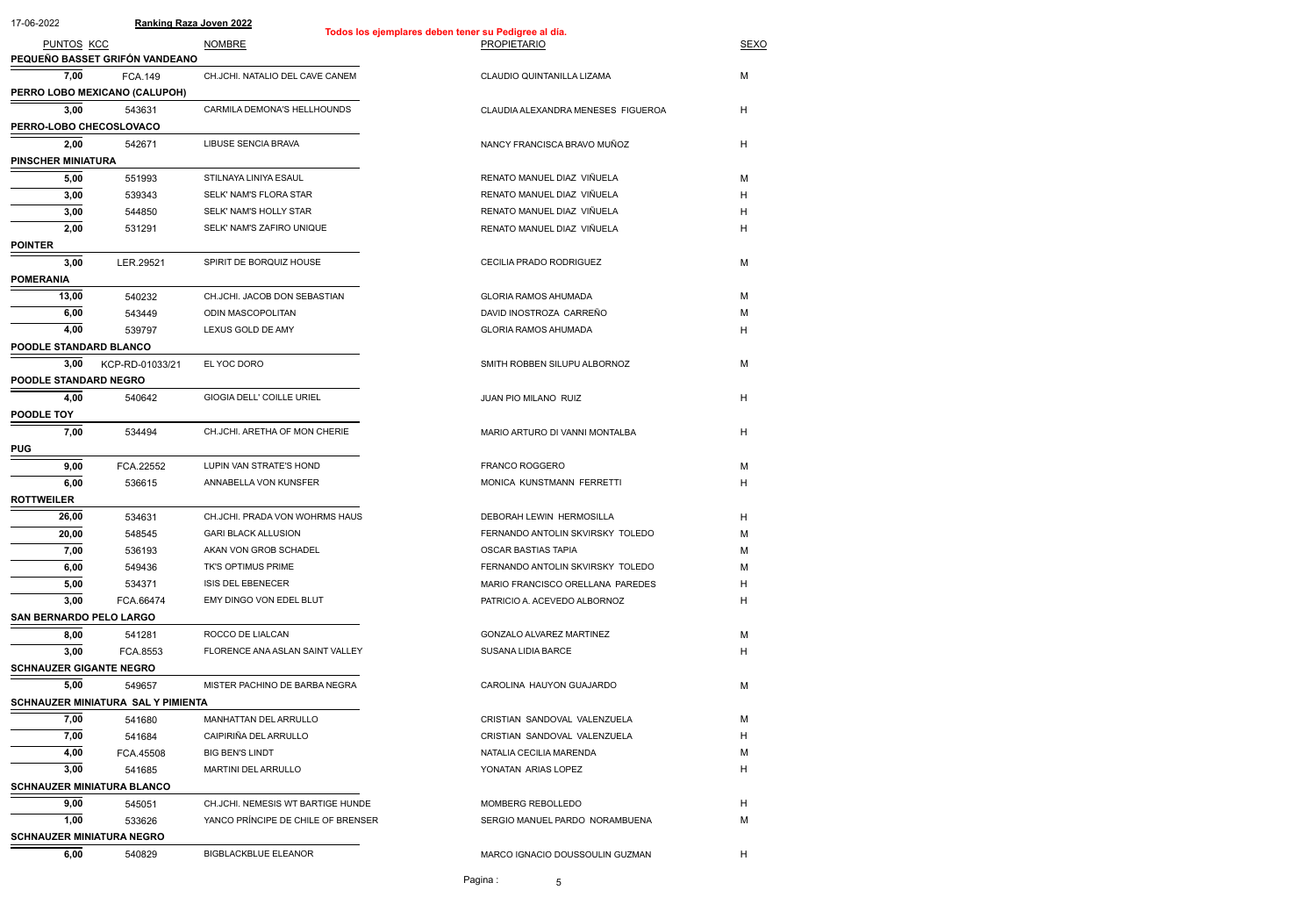| 17-06-2022                         |                                          | <b>Ranking Raza Joven 2022</b>            | Todos los ejemplares deben tener su Pedigree al día. |             |
|------------------------------------|------------------------------------------|-------------------------------------------|------------------------------------------------------|-------------|
| PUNTOS KCC                         |                                          | <b>NOMBRE</b>                             | <b>PROPIETARIO</b>                                   | <b>SEXO</b> |
| 3,00                               | 541695                                   | COSMOPOLITAN DEL ARRULLO                  | CRISTIAN SANDOVAL VALENZUELA                         | H.          |
|                                    | <b>SCHNAUZER MINIATURA NEGRO Y PLATA</b> |                                           |                                                      |             |
| 5,00                               | FCA.45833                                | PILGRIM AIRBAG                            | FERNANDO AUGENIO GONZALEZ                            | M           |
| 4,00                               | 537231                                   | CH.JCHI. ALMENDRA VON MOMBERG ZWINGER     | ERIKA RUTH MOMBERG REBOLLEDO                         | H           |
| 4,00                               | 547415                                   | BULMA VON MOMBERG ZWINGER                 | ERIKA RUTH MOMBERG REBOLLEDO                         | Н           |
| <b>SCOTTISH TERRIER</b>            |                                          |                                           |                                                      |             |
| 5,00                               | 544050                                   | <b>SCOTIA'S PRIDE BAHIR</b>               | LISSETTE VAILLANT MANTERO                            | M           |
| <b>SETTER GORDON</b>               |                                          |                                           |                                                      |             |
| 3,00                               | 553787                                   | ATHOS SONS OF HUNTERS PASSARO DA NOITE    | DIEGO HERMOSO ZORRILLA                               | M           |
| <b>SHAR PEI</b>                    |                                          |                                           |                                                      |             |
| 7,00                               | 548359                                   | CH.JCHI. RUMI VIVAVAIA-ARGENTINA          | MARCELO EDUARDO MERIÑO ARAVENA                       | H           |
| <b>SHETLAND SHEEPDOG</b>           |                                          |                                           |                                                      |             |
| 3,00                               | 545423                                   | <b>GAEL JUNGEN VON GREVE</b>              | JONATHAN PATRICIO CEBALLOS SEPULVEDA                 | M           |
| <b>SHIBA INU</b>                   |                                          |                                           |                                                      |             |
| 20,00                              | 541961                                   | CH.JCHI. KAITO VON HAUSSMAN               | JUAN PIO MILANO RUIZ                                 | M           |
| 6,00                               | 541965                                   | JOMEI VON HAUSSMAN                        | RAMON PODESTA VALENZUELA                             | H           |
| 2,00                               | 541962                                   | DAI VON HAUSSMAN                          | RAMON PODESTA VALENZUELA                             | H           |
| <b>SHIH TZU</b>                    |                                          |                                           |                                                      |             |
| 11,00                              | RG/RJG/21/03292                          | PRIME MOON WILD IS THE WIND               | EDUARDO LEOCADIO TEIXEIRA                            | M           |
| 4,00                               | 545565                                   | AGA'S DYNASTY TETSUKO UMEZAWA             | DIANA PATRICIA ORTIZ MESA                            | H           |
| 2,00                               | 544284                                   | ARUBA OF MON CHERIE                       | MARIO ARTURO DI VANNI MONTALBA                       | H           |
| 2,00                               | 545564                                   | AGA'S DYNASTY STILL LOVING YOU            | ALEJANDRA GUAJARDO AVILA                             | H           |
| 1,00                               | 530392                                   | ATENEA ONLY RED                           | <b>FABIOLA FUENTES BURGOS</b>                        | H           |
| <b>SIBERIAN HUSKY</b>              |                                          |                                           |                                                      |             |
| 9,00                               | 541720                                   | MIKITA MONTAÑA BLANCA                     | VALERIA MARQUEZ OYARCE                               | H           |
| 2,00                               | 530966                                   | MARTIN MONTAÑA BLANCA                     | ANGELICA VIVIANA RUZ MIRANDA                         | М           |
| <b>STAFFORDSHIRE BULL TERRIER</b>  |                                          |                                           |                                                      |             |
| 26,00                              | 534255                                   | CH.JCHI. TEGO AGNEAUBULL                  | PATRICIO MANUEL GRACIA LAGOS                         | M           |
| 15,00                              | 542103                                   | CH.JCHI. REDEDITION SBT CARLITA           | CARLOS SEBASTIAN ROMERO BARRA                        | H           |
| 8,00                               | 538331                                   | JOROPO DYNASTY GUARAPITA                  | CARLOS ALBERTO CORONADO BARBOZA                      | H           |
| 4,00                               | 538330                                   | JOROPO DYNASTY PARCHITA                   | ANTONIO OSORIO MUÑOZ                                 | H           |
| 4,00                               | 538893                                   | KALI KATARI KUYCHI                        | GABRIEL MONJE COCCOLO                                | м           |
| 4,00                               | RG/RJG/21/06445                          | <b>BALISTAFFS SBT KROSS</b>               | ALVARO GAINZA ALVAREZ                                | м           |
| <b>TERRANOVA</b>                   |                                          |                                           |                                                      |             |
| 2,00                               | 545090                                   | CH.JCHI. DAYBREAKER'S ROCKET MAN          | VALENTINA BEDOS MORAGA                               | M           |
| <b>TERRIER CHILENO</b>             |                                          |                                           |                                                      |             |
| 8,00                               | 540562                                   | ORILLAS DE TRARUÑE INDIANA                | CRISTIAN RODRIGO VERGARA VERGARA                     | H.          |
| 7,00                               | 536880                                   | CH.JCHI. MAGRITTE DEL PIREMAPU            | RICHARD PAUL REBOLLEDO VERGARA                       | H           |
| 5,00                               | 541196                                   | WILLY VON DER PANGUE                      | RICHARD PAUL REBOLLEDO VERGARA                       | м           |
| 1,00                               | 541356                                   | XOLO VON DER PANGUE                       | RICHARD PAUL REBOLLEDO VERGARA                       | M           |
| <b>WEIMARANER</b>                  |                                          |                                           |                                                      |             |
| 3,00                               | FCA.8938                                 | AN GREY EXCELLIUM'S SILVER SHADOWS OF THE | MARIELA ANDREA AGUER                                 | H           |
| <b>WELSH CORGI (CARDIGAN)</b>      |                                          |                                           |                                                      |             |
| 3,00                               | 543546                                   | ALPHA-OMEGA MIDNIGHT CONFESSIONS          | HEDY KROEGER GOMEZ                                   | M           |
| <b>WELSH CORGI PEMBROKE</b>        |                                          |                                           |                                                      |             |
| 6,00                               | 546471                                   | CAMELOT LORD AVALON PERCY                 | YENIFER ESTEFANI MUÑOZ CACES                         | M           |
| <b>WEST HIGHLAND WHITE TERRIER</b> |                                          |                                           |                                                      |             |
| 5,00                               | 551998                                   | KING OF THE RING PREEMINENT WHITE DOG     | FREDDY EDGARDO SEGOVIA FERNANDEZ                     | M           |
|                                    |                                          |                                           | Pagina:<br>6.                                        |             |